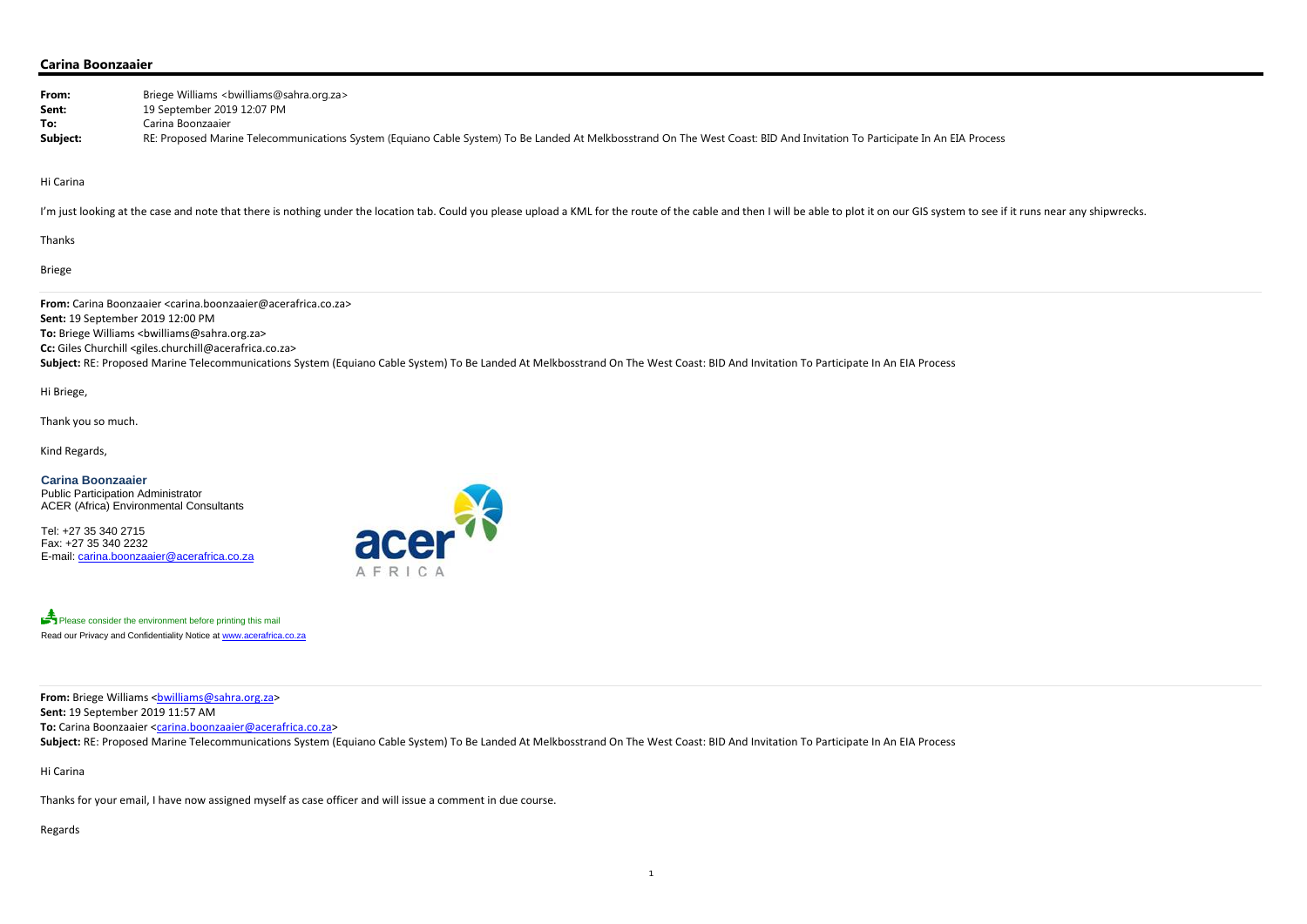#### Briege

**From:** Carina Boonzaaier <carina.boonzaaier@acerafrica.co.za> **Sent:** 19 September 2019 11:27 AM **To:** Briege Williams <<u>bwilliams@sahra.org.za</u>>; Lesa la Grange <<u>llagrange@sahra.org.za</u>> **Cc:** Giles Churchill <giles.churchill@acerafrica.co.za> Subject: RE: Proposed Marine Telecommunications System (Equiano Cable System) To Be Landed At Melkbosstrand On The West Coast: BID And Invitation To Participate In An EIA Process **Importance:** High

Good morning Briege,

Please consider the environment before printing this mail Read our Privacy and Confidentiality Notice at www.acerafrica.co.za

**From:** Briege Williams <<u>bwilliams@sahra.org.za</u>> **Sent:** 19 September 2019 09:05 AM **To:** equiano@acerafrica.co.za

Subject: RE: Proposed Marine Telecommunications System (Equiano Cable System) To Be Landed At Melkbosstrand On The West Coast: BID And Invitation To Participate In An EIA Process

Thank you so much for your email. We have loaded all the documents onto the SAHRIS link. The Application date: Thursday 19 September 2019, Case ID: 14348, Consultants/Experts: Giles Churchill.

Kind Regards,

**Carina Boonzaaier**  Public Participation Administrator ACER (Africa) Environmental Consultants

Tel: +27 35 340 2715 Fax: +27 35 340 2232 E-mail: carina.boonzaaier@acerafrica.co.za



Dear Mr Churchill

My manager Lesa la Grange forwarded me the below email that she received regarding the above project.

In order for us to issue a comment on the project you will need to create a case on SAHRIS and upload the relevant documents. Once you have done this, please contact me and I will assign myself as case officer and issue a

The link to SAHRIS is https://sahris.sahra.org.za/

Please contact me if you have any queries.

Regards

Briege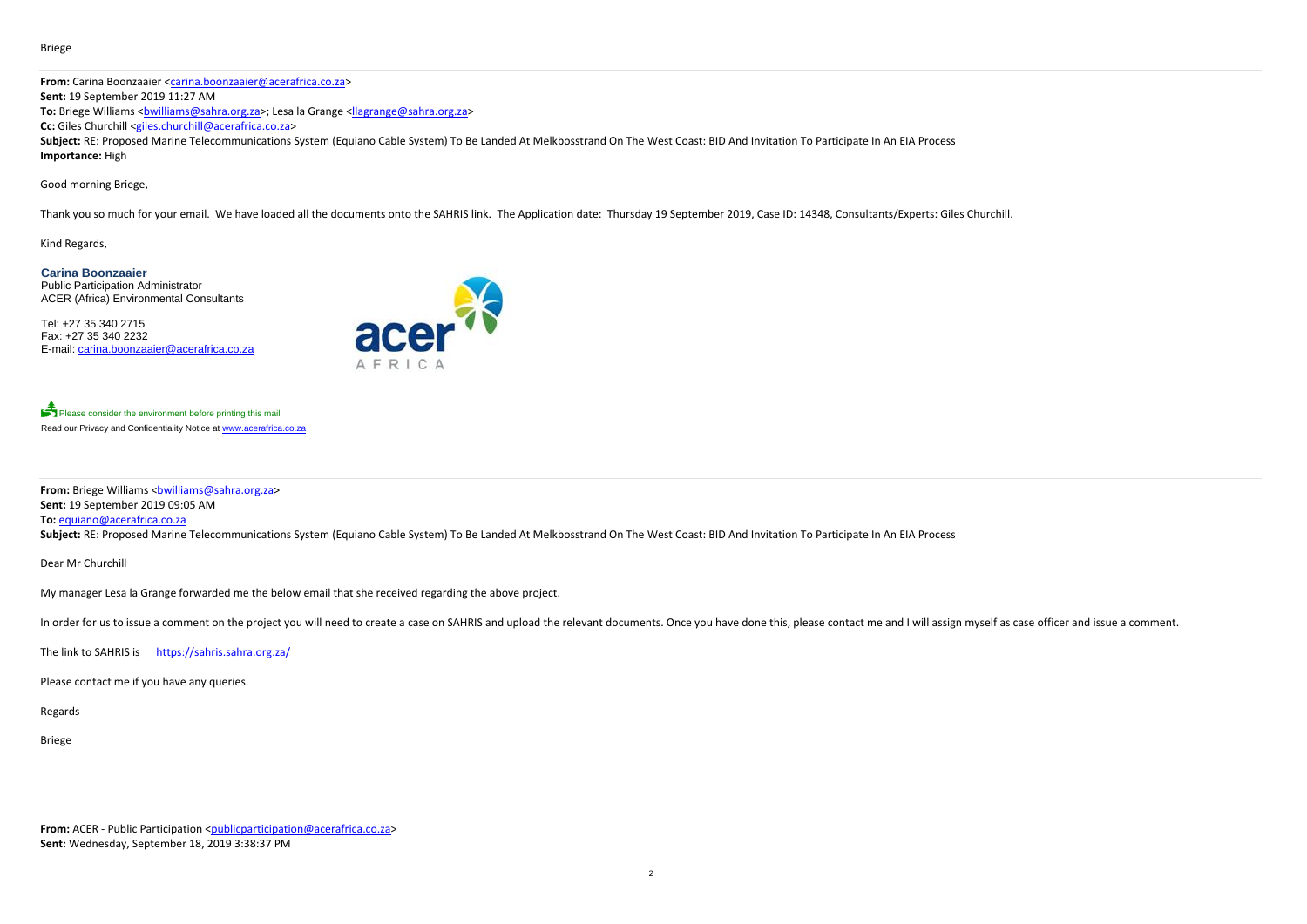**To:** Lesa la Grange <<u>llagrange@sahra.org.za</u>>

**Subject:** Proposed Marine Telecommunications System (Equiano Cable System) To Be Landed At Melkbosstrand On The West Coast: BID And Invitation To Participate In An EIA Process

18 September 2019

Dear Ms Lesa la Grange,

# **PROPOSED MARINE TELECOMMUNICATIONS SYSTEM (EQUIANO CABLE SYSTEM) TO BE LANDED AT MELKBOSSTRAND ON THE WEST COAST OF SOUTH AFRICA**

Submarine telecommunications cables are important for international telecommunications networks, transporting almost 100% of transoceanic internet traffic throughout the world (www.iscpc.org). This is significant because i access to affordable international bandwidth is key to economic development in every country.

# **BACKGROUND INFORMATION AND INVITATION TO PARTICIPATE IN AN ENVIRONMENTAL AUTHORISATION PROCESS (ENVIRONMENTAL IMPACT ASSESSMENT)**

#### **Project Background**

The purpose of this project is to install a fibre optic submarine cable to provide international high-speed connectivity and reliability. Businesses and consumers will benefit from enhanced capacity and reliability for ser TV broadcasting, internet services, video conferencing, advanced multimedia and mobile video applications, Internet traffic is growing exponentially as the appetite for new applications, like cloud computing and on-demand Furthermore, the demand for new connectivity reflects an end-user and business environment in which high capacity data transmission is essential for sustainable growth and development.

Communication via submarine telecommunications cables generally allows for lower cost, better performance and greater capacity (throughput) than that available via satellite, Improvement in Africa's information technology telecommunications cables will help strengthen development in Africa and support economic growth and opportunities on the continent.

Telkom SA SOC Limited, acting through its Openserve division (hereafter referred to as "Openserve"), intends to install a submarine telecommunications cable, called the Equiano Cable System, to link South Africa with key i telecommunications hubs in West Africa (Nigeria) and Europe (Portugal). As the designated Landing Partner of the Equiano Cable System in South Africa, Openserve has the required licenses to operate this system in South Afr local permits to land the Equiano Cable System at Melkbosstrand, Western Cape.

Alcatel Submarine Networks (ASN) has been appointed as the supplier and installer of the Equiano Cable System connecting Africa and Europe. The system is to be installed in phases. The first phase ("Baseline System") will cable landings at:

- **□** South Africa: Melkbosstrand.
- Portugal: Lisbon (Sesimbra).
- □ Nigeria: Lagos.

Through the Equiano Cable System, Openserve will facilitate more affordable and effective transport of voice, data, internet and television services in South Africa. Furthermore, the cable will support the objectives set o Africa's Development (NEPAD) and provide a means of fulfilling the South African Government's requirements in terms of digital television broadcasting in the country. The Equiano Cable System will have an initial design ca per second.

The current Environmental Impact Assessment Regulations, 2014 (as amended 2017) published under Section 24(5) read with Sections 24, 24D and 44 of the National Environmental Management Act, 1998 (Act No. 107 of 1998) (as a to this project.

Based on these regulations, the Environmental Assessment Practitioner (EAP) must complete Scoping and an Impact Assessment within 300 days of acceptance of the Application for Authorisation by the competent authority, viz. of Environment, Forestry and Fisheries (DEFF). DEFF is the competent authority for the issuing of environmental authorisation because the Equiano Cable System traverses' international boundaries. It is also envisaged that required from the Department of Human Settlements, Water and Sanitation in terms of Chapter 4 of the National Water Act, 1998 (Act No 36 of 1998), particularly Section 40(4).

On behalf of Openserve and ASN, ACER will fulfil the role and responsibilities of EAP, undertaking the Environmental Impact Assessment (EIA), the associated public participation process, and submitting the required applica documentation to DEFF for consideration and decision-making.

The purpose of this letter is to invite you, as a potentially Interested & Affected Party to participate in the EIA. A Background Information Document (Appendix 1) and Comment Sheet (Separate Attachment) have been compiled to facilitate vour participation (these documents are also available at www.acerafrica.co.za under the "Current Projects" link (Equiano Cable System)). Please note that the closing date for initial comments [1] during publ 2019.

### **Environmental Legislation**

Please contact the Public Participation Office to obtain further information:

#### **ACER (Africa) Environmental Consultants**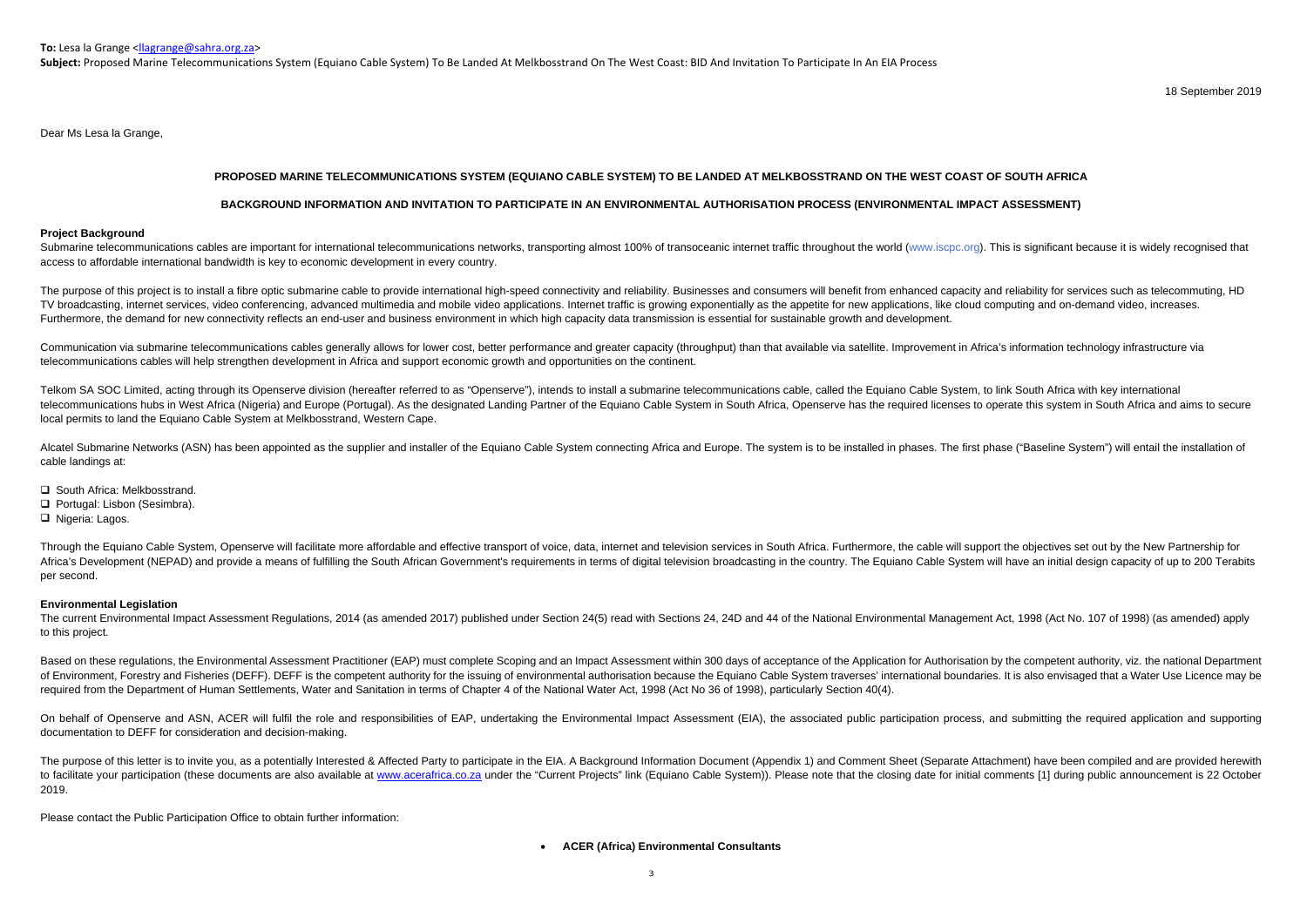- Carina Boonzaaier or Giles Churchill
	- P O Box 503, Mtunzini, 3867

● Tel: 035 340 2715 Fax: 035 340 2232 - E-mail: <u>equiano@acerafrica.co.za</u>

Your participation is valued and will be appreciated.

Yours sincerely,

Mr. G Churchill

**ACER (Africa) Environmental Consultants**  Environmental Assessment Practitioner

[1] Please note that consistent with GNR 326, 42(a), 44 (1) and 19(1)(a) (7 April 2017) all comments received will be captured in a Comments and Responses Report which will be made available to the competent authority and the public review process of the EIA reports.

Virus-free. www.avg.com

**Lesa la Grange** MUCH Manager

South African Heritage Resources Agency *- A nation united through heritage -*

T: 021 202 8658/ 8658| C:| F:021 462 4509

E: LlaGrange@sahra.org.za | 111 Harrington Street | Cape Town |

www.sahra.org.za



## **Briege Williams**

Heritage Officer: Maritime and Underwater Cultural Heritage Unit

South African Heritage Resources Agency *- A nation united through heritage -*

T: 021 462 4502/ 8688| C:| F:021 462 4509

E: BWilliams@sahra.org.za | 111 Harrington Street | Cape Town |